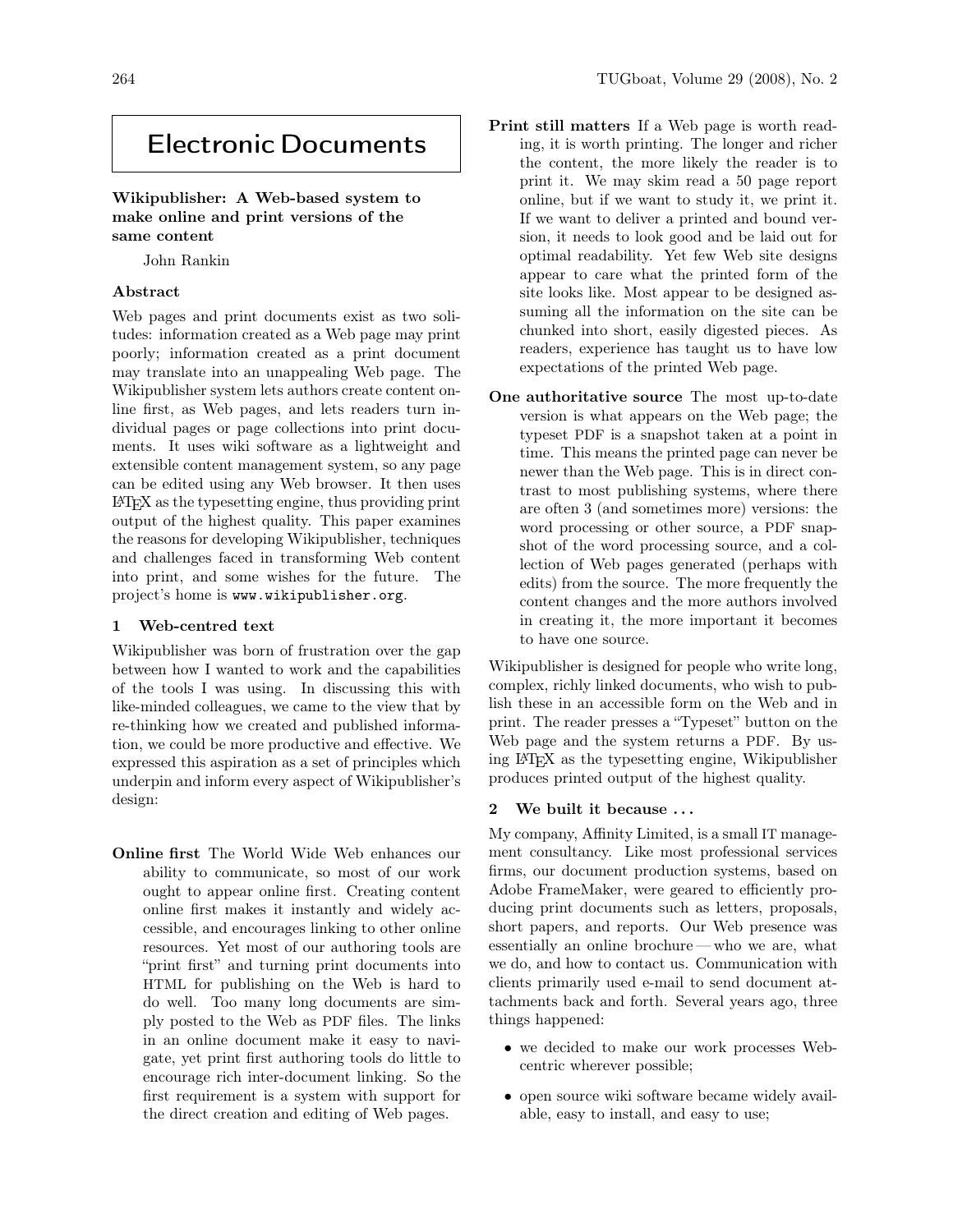• Adobe decided not to offer a Mac OS X version of FrameMaker.

Apple's switch to Intel processors meant that OS 9 was dead and with it FrameMaker on Mac. Either we had to switch to Windows or find a replacement. We concluded that the least-worst alternative was to use LYX as a front-end to LATEX, and while this would meet our print needs, it didn't really advance our aim to be more Web-centric. We had received very positive comments from clients when we introduced wiki software for some of our work. For example, when writing up interview notes, it is much easier and faster for everyone if we send a link to a Web page of the write-up, which the interviewee can edit using a Web browser. Wikis use simple textual markup to describe a page, which gets translated into HTML when the page is displayed. Each page carries an Edit link, which when clicked displays the content of the page as an editable Web form.

However, we have to deliver the interview notes as part of a printed and bound report, typically as an appendix. We experimented with "printable views" of the Web pages and quickly learnt that while the quality is good enough for an appendix, HTML plus CSS (cascading style sheets) produces printed output of a quality far lower than that produced by software such as FrameMaker or LAT<sub>EX</sub>. We also felt that it ought to be a lot easier to bundle up 10 interview Web pages into a single printed document. So we had succeeded in improving the doing part of the process, but at the cost of lowering the final output quality, and we still needed a solution for the main body of our reports. We concluded that if we were to make further advances in this direction, we needed a way to turn a Web page or page collection into a print document of at least the same quality as one expects from a modern word processor, with minimal manual intervention.

We decided to investigate the possibility of creating a report as a set of linked wiki Web pages and using some form of typesetting engine to repurpose this into a printable document, complete with cover page, table of contents, running headers and footers, and other print-oriented structures. With the help of a research and development grant from New Zealand's Foundation for Research, Science and Technology (FRST), we teamed up with the School of Mathematics, Statistics and Computing Sciences at Victoria University of Wellington to carry out the project. The grant allowed us to hire a graduate student on a part-time basis for just over a year, while he worked on a MSc. After a further round of enhancements and bug fixes, we can now produce letters, articles, reports, presentations and books, including images, tables, equations, citations and bibliographies— in other words, it has become a fully-fledged publishing system for Web and print documents. We have released the source code (a plug-in for the wiki engine and a separate typesetting server) and discovered that a surprising (to us) number of people find it useful.

#### 3 TEXnical matters

Without T<sub>E</sub>X, the project would have been impractical. We considered using XSL-FO (formatting objects), but our not very scientific assessment found that at the time, none of the books on FO had been written using FO. We suspected that somewhere between the beautiful examples in the books and typesetting an arbitrary Web page, we would encounter impenetrable problems. T<sub>F</sub>X seemed to us a low risk and proven approach. Various books and PDF documents on LAT<sub>EX</sub> written with LAT<sub>EX</sub> gave us confidence that any problems we might find would have ready solutions.

## 3.1 Typesetting becomes a Web service

Wikipublisher works by re-purposing Web pages to a form of XML designed to describe printed material and then transforming the XML into LAT<sub>EX</sub> for typesetting. It builds on the following open source projects.

- PmWiki We chose the PmWiki engine<sup>1</sup> because it is markup agnostic—that is, the administrator can control the input markup for structuring the content and the output markup the engine produces. The wiki continues to generate HTML for normal browsing, but when the reader requests a PDF document, we invoke a Wikipublisher plug-in which causes the wiki engine to generate Wikibook XML instead. The wiki's design means we can do this without any changes to the original source code.
- tbook The tbook project<sup>2</sup> is an XML-based system designed to allow an author to create documents in XML and then transform these into a variety of different formats, including LATEX. The original tbook system did not accommodate all the markup available in PmWiki, so we have extended the XML syntax quite significantly. We call the revised DTD (document type definition) "Wikibook" — any valid tbook XML document is valid Wikibook, but Wikibook supports constructs not found in tbook.

 $1$  www.pmwiki.org

<sup>2</sup> sourceforge.net/projects/tbookdtd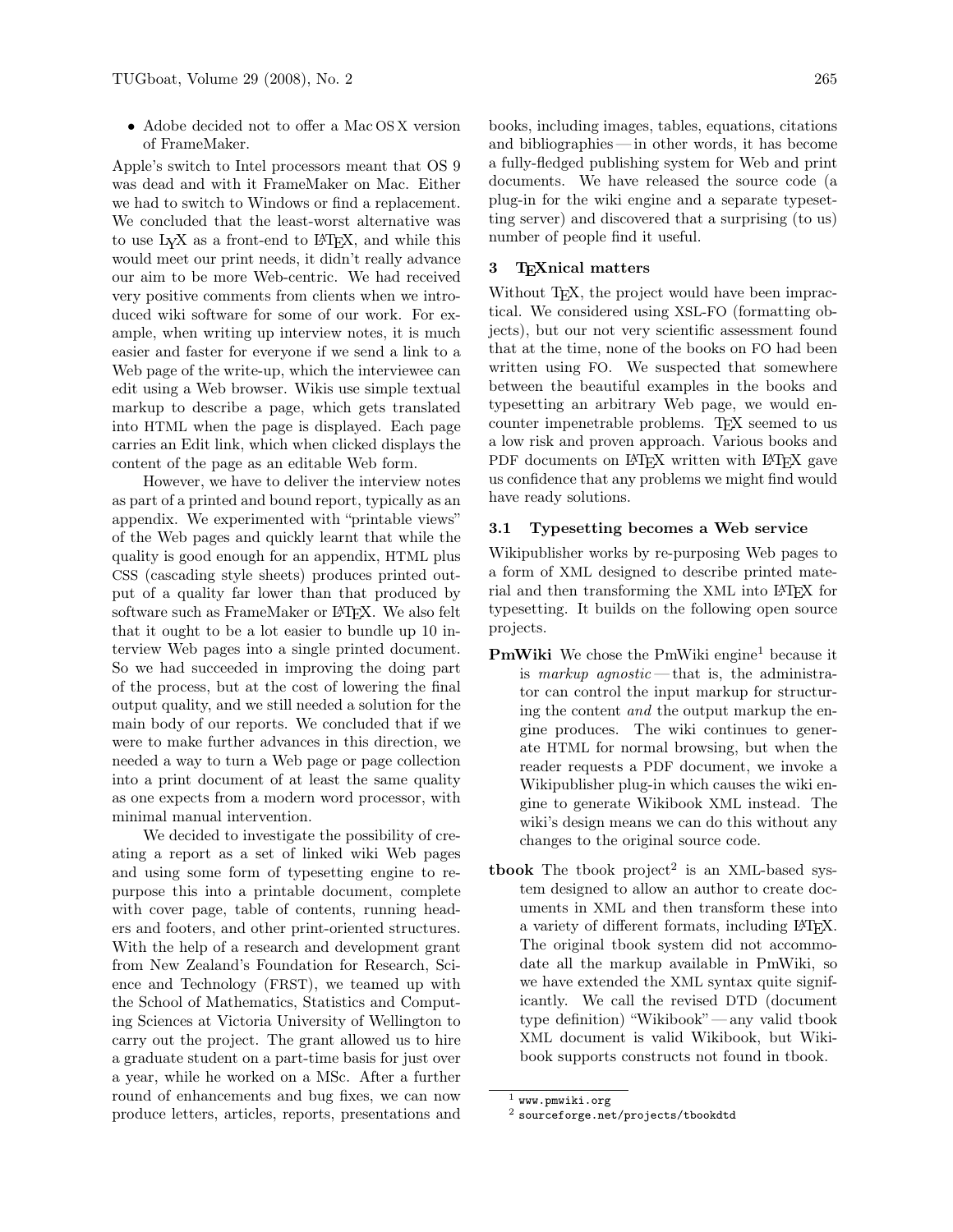When a reader issues a request for a PDF, this goes to the Wikibook server, which asks the PmWiki server to generate the requested page(s) as Wikibook XML. The Wikibook server transforms the XML into LATEX and thence into a PDF, which it returns to the reader. All an author or reader needs is a Web browser and PDF viewer; everything else happens on a Web server.

For sites requiring equations, we provide a plugin for PmWiki that lets authors write TFX equations into a page, including automatically-generated equation numbers if required. On the Web, each equation is transformed into an image; in the PDF, the equations are just part of the document. We use the open source latexrender php library for this.<sup>3</sup>

#### 3.2 Headings determine structure

Authors generally use heading markup to structure their pages. In HTML, there are no controls over how headings are used. Wikipublisher assumes that a page has sections, subsections and subsubsections; whatever 3 kinds of heading it finds on the page, it maps into this structure. In other words, it transforms the absolute HTML and wiki heading levels into relative section levels. This means different headings on different pages can be rendered the same way in print. PageA might start with <h2> while PageB starts with  $\langle h3 \rangle$ : both become sections. It also means the same heading might be rendered differently in different print contexts. If a page is being typeset as part of a list of pages, each page becomes a section, so the first heading on the page now becomes a subsection.

In other words, different authors can use different heading conventions (or the same author may use different conventions at different times), and let Wikipublisher sort it out and produce consistently laid out print documents. An author can create a long structured document using multi-level lists, like this (each item is a separate wiki page):

- Section A
	- Subsection A.1
	- Subsection A.2
- Section B
	- Subsection B.1
	- Subsection B.2

And so on. On a page like Subsection A.1, the first 3 heading levels now become subsubsection, paragraph and subparagraph. A list item can also be designated as an appendix, which means it and subsequent items are unnumbered.

#### 3.3 Adapt the output on demand

Suppose that some of the readers want output on US letter paper while others need A4; some have duplex printers while others do not; some prefer indented paragraphs while others prefer space between paragraphs. Perhaps the author wishes to include a "draft" watermark. Wikipublisher provides a <meta> XML element with name/value attribute pairs to control these and other settings. An "options" button on the typesetting request form lets the reader control the look of the finished document, over-riding the default meta settings. A Canadian reader with a duplex printer and an Australian reader with a one-sided printer can each request the output he or she prefers.

The print metadata capability does the simple things like creating mirrored headers and footers on odd and even pages for duplex printing, or making all headings serif. It also does more sophisticated things; for example, if a reader requests A5 paper, it not only reduces the font size to compensate for the shorter line length, it also makes sure any images are shrunk, if they are too big to fit the smaller page. Indeed, whatever the page size, it makes sure the images fit the page.

While many of these print metadata settings are common to all document classes, such as choosing the fontset or watermark, some are class-specific. For example, when typesetting a book, the reader can choose the chapter heading style; when typesetting a letter, the reader can include or omit a return address; when typesetting an article, the reader can choose whether or not to number the sections.

#### 3.4 Citations and bibliographies

Because the wiki content is "online first", we cannot use any of the traditional bibliography tools like natbib. The problem we face is that LAT<sub>EX</sub> bibliography tools assume the author writes some variant of \cite{key} and LATEX works out how to render the reference and sort the bibliography. On the other hand, to render a Web page with citations and a bibliography from wiki markup, the wiki engine has to solve these and other problems, then Wikipublisher has to tell LATEX that we already know how to typeset the result. The wiki way to add a new entry to a bibliography is to cite it, just as the way to create a new page is to link to it:

- if the cited key exists, the wiki links to that entry in the page's bibliography
- otherwise, it links to a "new citation" form fill in the form and press Save

<sup>3</sup> www.mayer.dail.pipex.com/tex.htm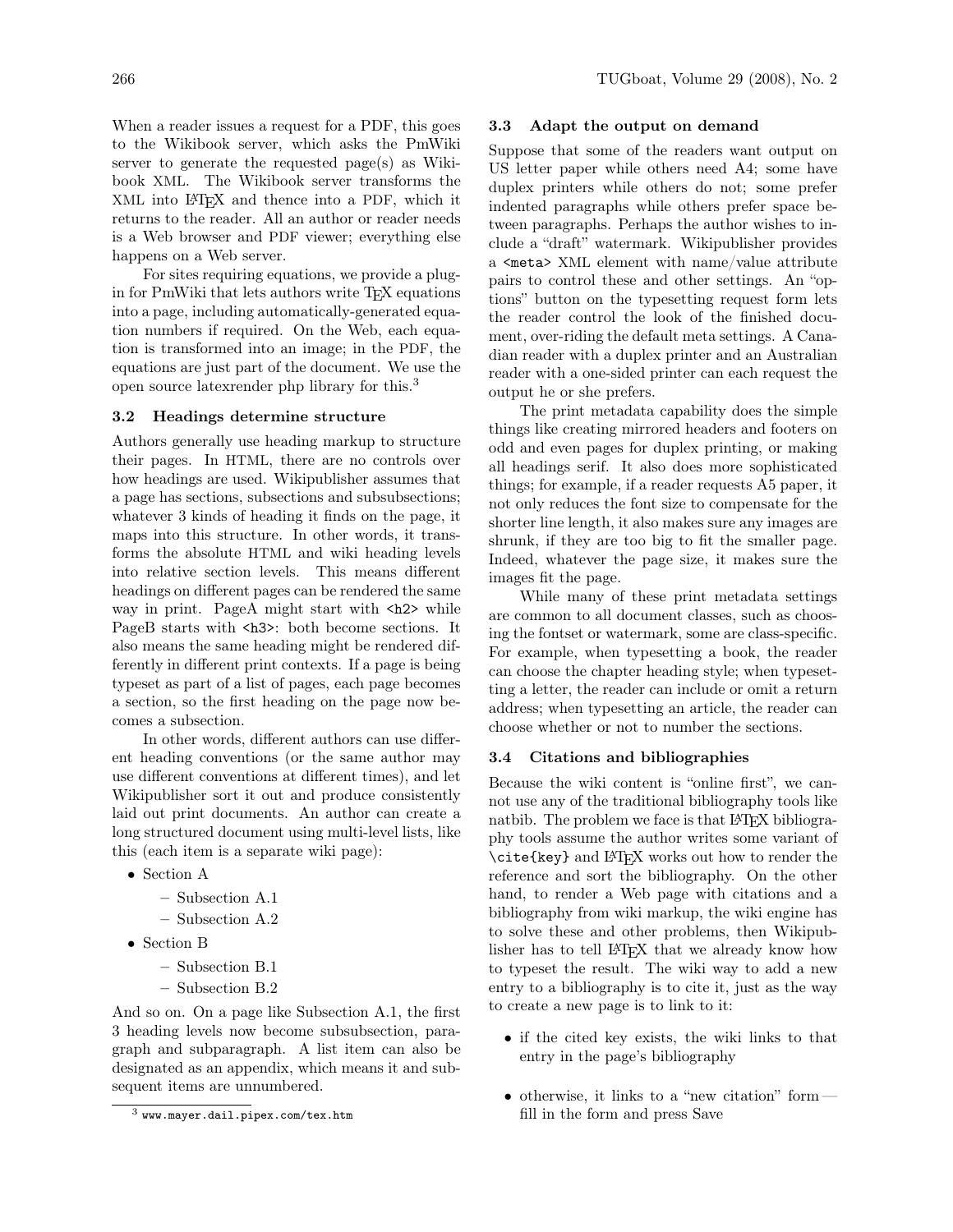The Wikibook XML we generate contains everything  $LAT$ <sub>EX</sub> needs to know — the keys, the text of the link (numbered or author–year), the items (labelled) in the bibliography, sorted in the correct order. All LATEX has to do is typeset the data. For example, the body text might contain:

```
<cite kind="sic" refid="Smith:2001">see
Smith (2001, \text{knbsp}; p.6) </cite>
```
The corresponding bibliography entry text might be:

```
\leqitem id="Smith:2001">Smith, A. 2001. ...
\langleitem>
```
In the PDF, we want the  $\langle$ cite $\rangle$  to link to the <item> and we want the item to print with a hanging indent. To achieve this, we created a new LATEX command:

\citesic{see Smith (2001~p.6)}{Smith:2001}

and a new kind of list environment for a preformatted, presorted bibliography, containing:

#### \abibitem{Smith:2001} Smith, A. ...

The \citesic command uses the \hyperlink command and \abibitem uses \hypertarget from the hyperref package. We use a similar approach for numbered references, except the <item> includes an attribute style="n" where n is the number of the reference.

Finally, Wikipublisher invites URL addresses to break on selected special characters, avoiding ugly white space in bibliographies (or indeed in regular text) containing references to Web sites. We achieve this by substituting  $\langle \text{discy } \kappa \rangle = \mathbb{I} \times \mathbb{I}$  /> in the URL link text, where  $x$  is: hyphen  $(-)$ , full stop  $($ .), equals  $(=)$ , underscore  $($ ), or forward stroke  $($  $/$ ); and generating:

#### \discretionary{}{x}{x}

This means the hyphenation character starts the line following the break point, thereby avoiding the ambiguity of an address line ending in a hyphen, which could cause a reader to wonder whether the hyphen is part of the address or was inserted during text hyphenation.

#### 3.5 Tables

Wikipublisher currently provides support for three kinds of tables:

- simple tables float, their column widths are determined automatically, and text in the cells can be left justified, centred, or right justified; the caption, if there is one, is numbered
- long tables are like simple tables, except that they do not float and if the first row is headings (the wiki markup for the HTML <th> tag), this

becomes a running header on the second and subsequent pages

• complex tables can contain any wiki markup the author deems it necessary to use (including simple tables); to handle these, we wrap the cell content in a LATEX minipage environment, set all cell text to ragged right, and hope; if the author supplies percentage cell widths, we use these, otherwise we make the columns equal width

Authors are generally used to the fluid nature of wiki and HTML tables, and tend to assume that anything a Web browser can handle, the typesetting engine ought to handle too. By changing HTML attribute values, authors have fine control over table ruling, shading, colouring, and spacing on a Web page. There may also be site-wide table styles set in an external CSS file. Wikipublisher ignores almost all of these settings, and instead sets what we hope are reasonable and consistent defaults. In essence, it takes the structure of the table and ignores the style. This can be a strength, rather than a weakness all the tables in a long document will look similar, whereas the original Web tables may show a great deal of stylistic variation.

We are investigating ways to handle rotated tables, especially long (multi-page) tables. The aspect ratio of modern computer screens is typically greater than 4:3 (the screen I am using at the moment is 1.6:1), so cell column widths which look fine through a Web browser tend to be too narrow on a portrait A4 page. Ideally, an author could assign a "wide" class to a table and Wikipublisher would print it rotated 90◦ , automatically splitting it across several pages if necessary, with column widths calculated from the available text height.

## 4 If we had a magic wand . . .

And could make three wishes, what would we like to improve? Most of the time, "it just works"; once Wikipublisher is installed and configured, users can forget it is there until they need it, and when they need it, they get what they need, although this may not be precisely what they think they want.

## 4.1 Colour cite links correctly

I wish we could tell the hyperref package that the special \citesic{link text}{key} command we have defined is just a variation on the  $\c{key}$ command, even though it invokes the \hyperlink command. At the moment, if you run Wikipublisher with the colorlinks option turned on, citation links come out in red (linkcolor) instead of green (citecolor). There is probably a simple way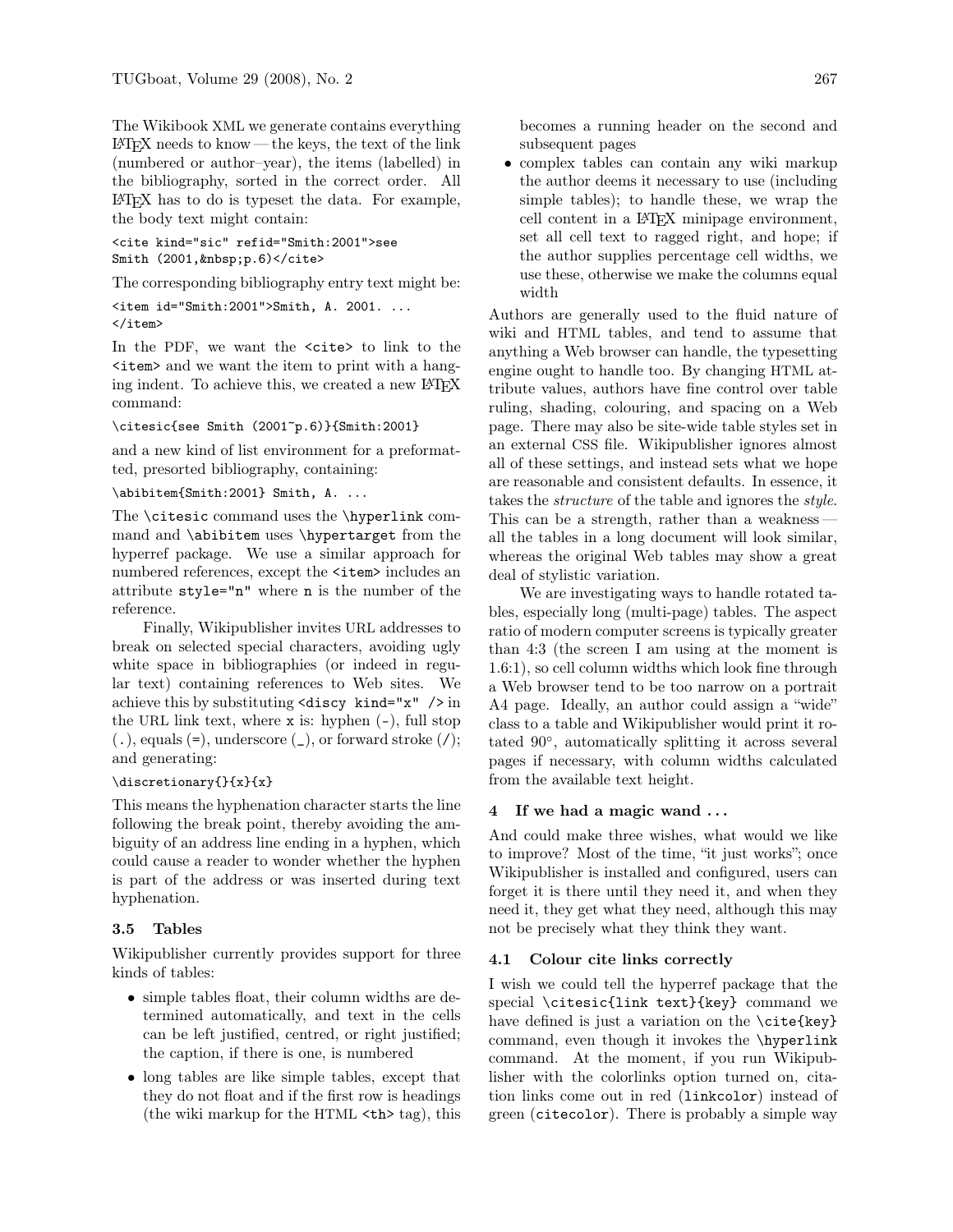to modify the wikibib.sty file to check whether colorlinks is on and if so, to use citecolor for the colour of the generated hyperlink. Or preferably to define the \citesic command in such a way that hyperref recognises it as a citation link and colours it correctly. Any reader thinking "Oh, that's easy" might like to contact me. The \citesic command is defined as follows:

\newcommand\citesic[2]{\hyperlink{#2}{#1}}

## 4.2 Publish with style

I wish we had a general method for mapping the wiki's HTML style information into equivalent LATEX print structures. Here are some of the things people do with wiki styles which at the moment do not work properly in Wikipublisher.

- 1. Define a style with a light green background, a dotted dark green border, text aligned right, with 0.5 em padding, applied to a paragraph.
- 2. Define styles for text decoration underline and line-through, even though there is a perfectly good structural markup to designate inserted, deleted, and highlighted text.
- 3. Set up "zebra tables" where alternate rows or columns are shaded. Combine alternate row and column stripes to create "hatched tables". Define cell ruling and padding.
- 4. Float text around a table using the table attributes align="left" or align="right". Apply the rowspan="n" attribute to a table cell (although colspan works, rowspan does not).

An author can use wiki markup to define a named style consisting of any combination of HTML style attributes, and apply this style to any block, line or inline piece of text. Wikipublisher correctly handles styles like text size and colour, background colour, list item numbering and numbering style, and text alignment. There is a project awaiting us to analyse all the HTML style attributes, map these to their LATEX equivalents (where these exist), and systematically define attribute transformations for any validly-styled text.

## 4.3 Typeset any Web page

I wish we could typeset pages from MediaWiki,<sup>4</sup> WordPress,<sup>5</sup> and other Web sites. In principle, if we can transform wiki markup, we ought to be able to transform HTML into Wikibook XML and then on into LATEX. While this is superficially attractive, there are also some obvious problems. The HTML syntax makes no provision for semantic elements such as:

- figure captions
- footnotes
- marginal notes
- citations and references
- chapters, sections, subsections, appendices and other parts of a book

It also includes the widely used (and meaningless) <div> and <span> tags. In practice, one would have to rely on inferring structure from site-specific conventions for how class attributes are used. For example, if an image has alt text (as images should), use that as the caption. However, as more Web sites become database-driven, rather than using handcrafted HTML, we can envisage developing different handlers (sets of rules) for different kinds of content management software, controlling the actions of a general-purpose HTML to Wikibook conversion engine. For example, suppose a university publishes an online journal in HTML or if TUGboat were to publish online first. A reader could choose articles of interest, from several online volumes, and request these as a single typeset PDF file. Potentially, high quality "print runs of one" become economic, perhaps with the ability to use a wider choice of LAT<sub>EX</sub> document classes than those currently supported.

We plan to seek some research and development funding to pursue this proposal. Unfortunately for us, FRST allocated almost all its 2007/08 grants budget in the first three months of the financial year and is only funding big companies at the moment. We have to wait until the 2008/09 financial year to apply.

# 5 Summing up

This article has described an open source software project which combines easy-to-use wiki software with the typesetting capabilities of LAT<sub>EX</sub> to create a simple, flexible, and powerful collaborative authoring and publishing system. Before the project started, I was an absolute LAT<sub>F</sub>X beginner; I have learnt how it works by looking at what the tbook XSL transformation did and watching how Donald Gordon, our part-time developer, enhanced this to handle the PmWiki markup set.

How does a small business justify investing this level of effort, when it would be easier to use Microsoft Word like almost everyone else? It is said that businesses change direction out of fear, greed, or boredom. It is true that we have won additional business as a result of the work, but not as much as we had hoped. It is also true that our clients see

 $<sup>4</sup>$  www.mediawiki.org</sup>

 $^5$  wordpress.org